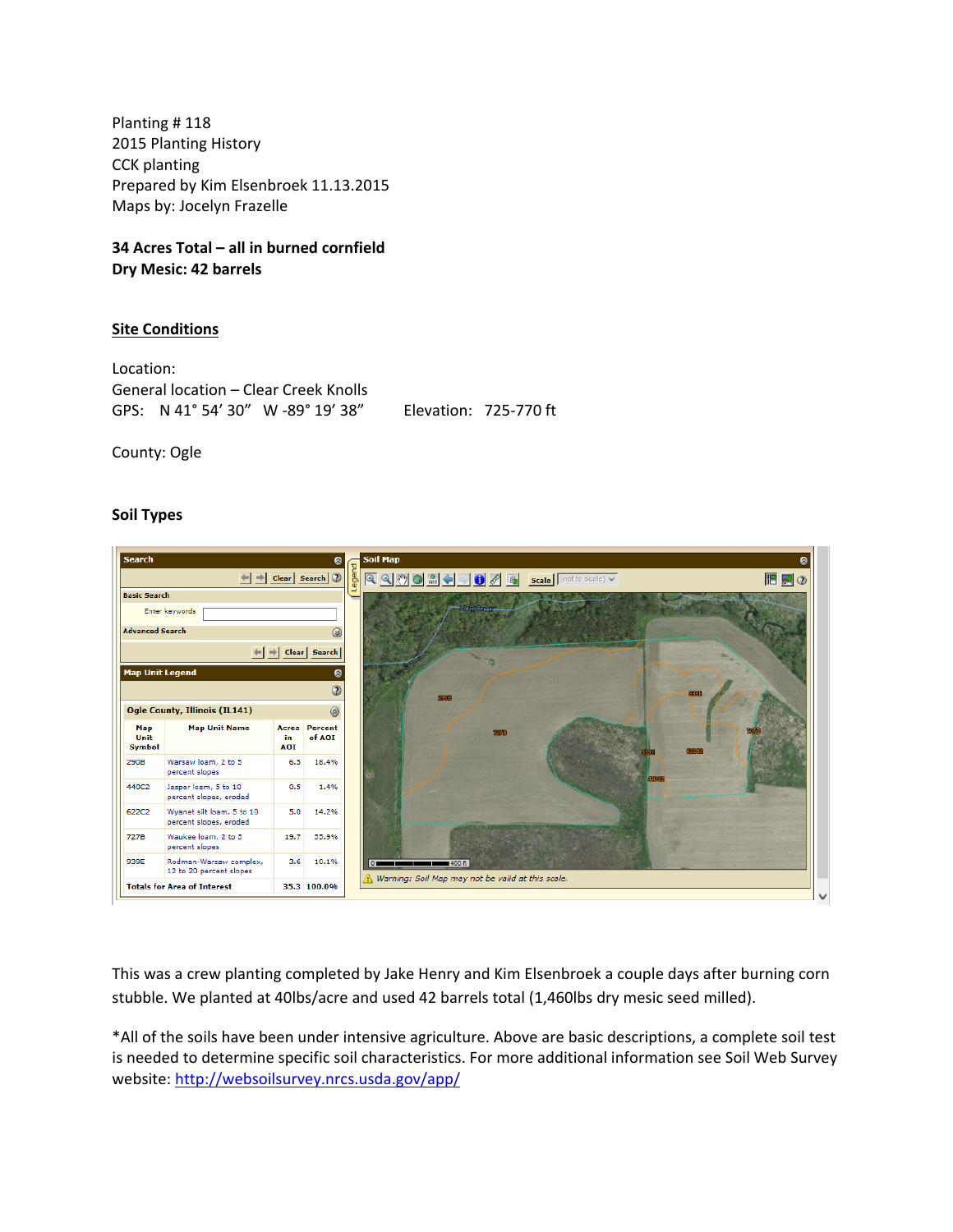# **Topography**

Fairly flat to gently rolling.

## **Agricultural History**

CCK in this portion has been in row crop ag since at least 2004, and likely for a few decades before that.

## **Site Preparations**

Corn stubble was burnt off in November 2015. The burn left visible corn rows and stalks but the ground was blackened.

## **Planting the seed**

Jake Henry and Kim Elsenbroek planted CCK 118 November \_\_\_ 2015. We used two seeders and circled the field two trucks wide and planted the rest of the field by following corn rows and gaging each turn off of each other to ensure the cover of all ground. We covered the entire planting three times with dry mesic seed.

### **Weather:**

## **Dry Mesic – 34 acres. 40 lbs/acre. 1460 lbs total.**

Jake and Kim planted 20 acres on day one and 14 acres on day two of the CCK 118 planting. We used 11 barrels on our first pass on the 20 acre lot. On day two of planting CCK 118, we planted the 14 acre portion, which is less than what we burned but we did not plant all of the burned area so as to leave a nice shape for the farmers next year to plant their crops. Total we used 21 barrels on the 20 acre plot and 15 barrels on the 14 acre plot.

### **Planting Mixes**

Over 3,000lbs of seed was collected for the planting this year.

Five mixes (dry mesic, wet, dry, savanna and dry step in) were created out of this seed; but we only used dry mesic for CCK planting 118.

1,460 lbs of dry mesic

**Species Richness Dry Mesic: 111** 

**Total Species for CCK planting 118: 111**